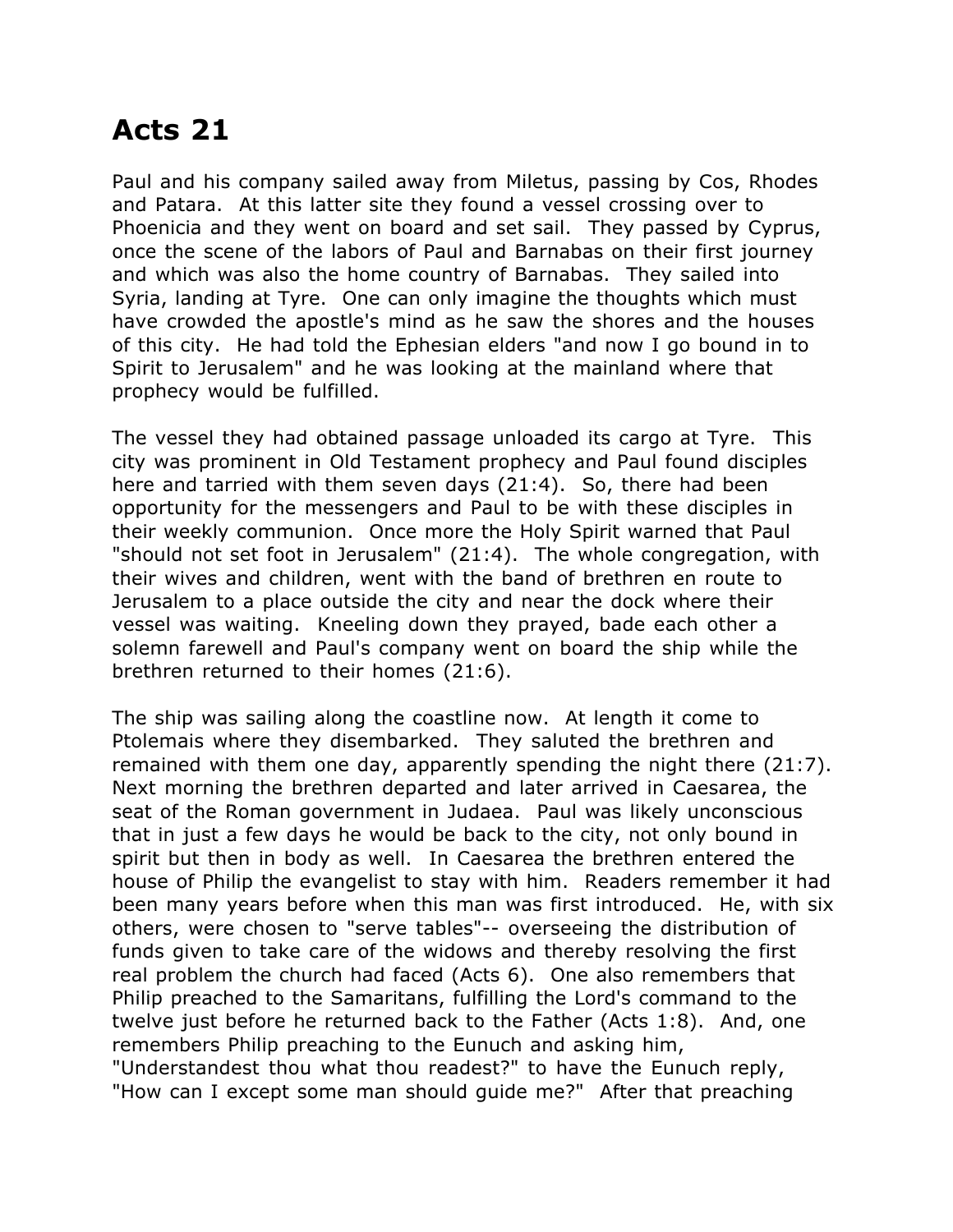Philip preached through the cities until he came to Caesarea where he remained and reared his family. He had four virgin daughters who prophesied (21:9). Philip had apparently been in Caesarea for twenty or more years.

Caesarea is also remembered as the place where Cornelius the Roman centurion was stationed and to which city the Holy Spirit had dispatched Peter that he might speak words to that noble man whereby he and all his house might be saved (Acts 11:14). That had been a long, long while ago. It had been 8-10 years since the so-called "Jerusalem conference" in which meeting Peter reminded brethren, "Ye know that a good while ago God made choice among you that by my mouth the Gentiles might hear the word of the gospel and believe" (15:7). What had happened to Cornelius? After all these years there was little likelihood that he was still in Caesarea. Did he finish his "tour of duty " and "retired" back in Italy? Silence answers.

Paul and the brethren remained in Caesarea for some time. At length a prophet from Jerusalem named Agabas came down to Caesarea. It is likely this was the same prophet who went down to Antioch of Syria and prophesied of a great dearth which would occur and which prophecy promoted the disciples there, "every man according to his ability, .. to send relief unto the brethren that dwelt in Judaea: which also they did, sending it to the elders by the hands of Barnabas and Saul" (Acts 10:29f). If this Agabas is that Agabas, then Paul is no stranger to him. He took Paul's girdle, bound his own hands and feet and said, "Thus saith the Holy Spirit. So shall the Jews at Jerusalem bind the man that owneth this girdle and shall deliver him into the hands of the Gentiles" (Acts 21:11). The message was not new for the Holy Spirit had warned Paul of this even before he left Asia. Still, the act was very dramatic and Jerusalem was very near and the time for the fulfillment of the prophecy was at hand. All the brethren, including Luke, begged Paul not to complete his journey to Jerusalem. Paul responded "What do ye, weeping and breaking my heart? For I am ready not only to be bound only, but also to die at Jerusalem for the name of the Lord Jesus" (21:12-13). Seeing that Paul was determined to complete the journey, the brethren ceasing their pleading and resignedly said: "the will of the Lord be done" (21:14).

Agabas' prophecy was fulfilled, although not precisely as one might think. The Jews DID NOT literally bind Paul's hands and feet (they would have done more than this had not the arrival of the Roman chief captain stayed them from their purpose), but from that instance when they seized Paul, he was no longer a free man. They did not voluntarily deliver Paul into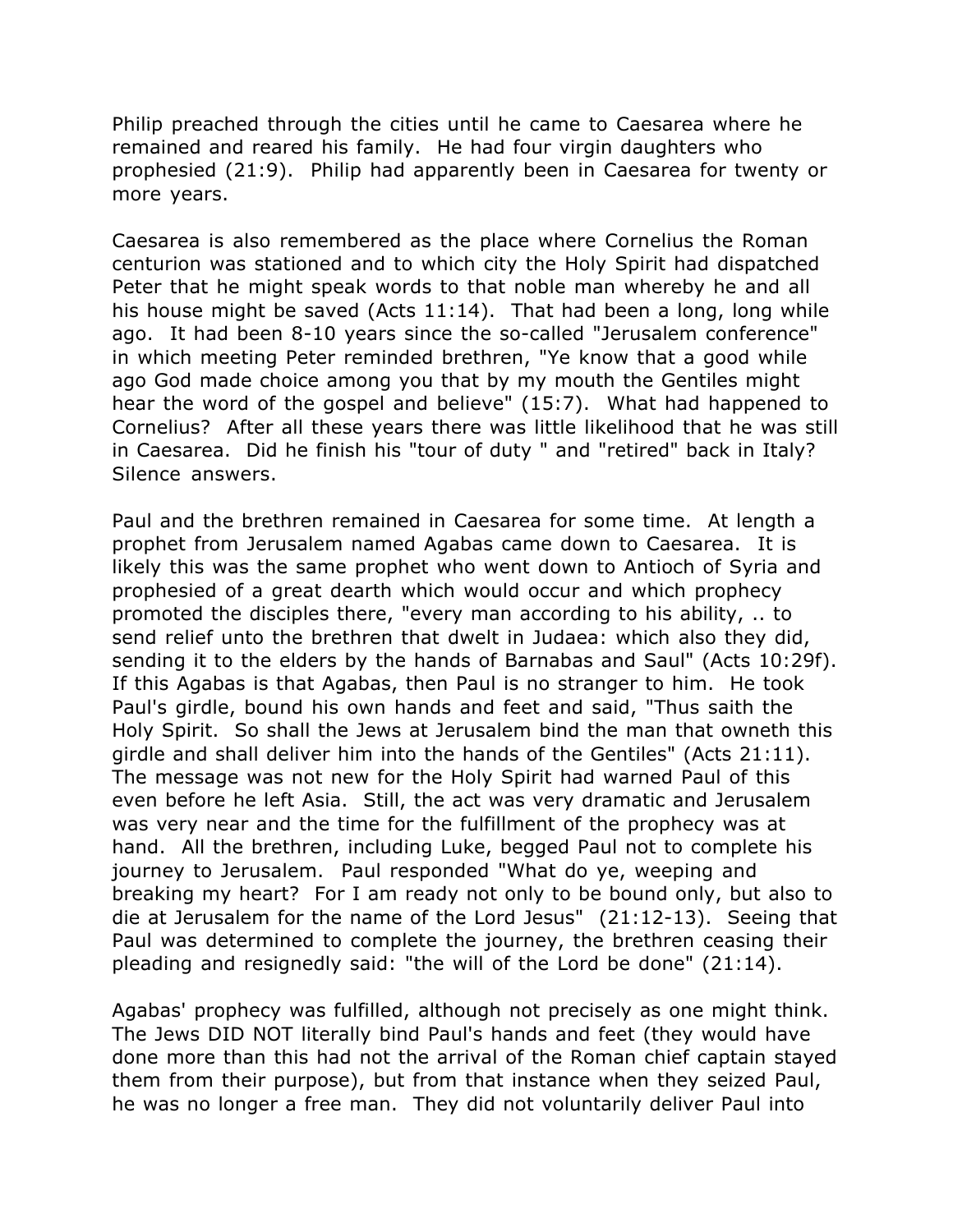Gentile hands; they were forced to do that by the power of Roman Authority. But, Jews did "bind" Paul and they did turn him over to the Roman, albeit very grudgingly. Let none think that God brought all these things about as something He wished to occur. He leaves the freedom of choice in human hands but, all-powerful as He is, he drew back the veil to the future to see what these men, left to their own volition, would do with Paul.

Why was Paul so determined to go to Jerusalem? The messengers of the churches could have delivered the funds they had for the saints into the hands of the elders there just as easily as he could. There could have been several reasons why Paul was unyielding in his determination to go to Jerusalem but the one which seems most logical to me is that for hundreds of years animosity had existed between Jew and Gentile, broken down by Jesus' removal of the law (Eph. 2:14). Still the hatred remained. And, in addition to that, some who professed to be Christians still clung to the law with all its customs and insisted that Gentiles must not only be obedient to the gospel, they must be circumcised and keep the law. This doctrine had raged for a number of years and none fought it more tenaciously than Paul. Without doubt he had made many bitter enemies even among some of the brethren. This contribution for the needy among the saints was a gift (in the main) from Gentile Christians. Hopefully it would be a contributing bridge to better relations between these two segments of Christianity. Since Paul had been the recognized leader in opposing those who sought to bind the law on Gentiles, perhaps he felt he should be the leader to deliver the gift from Gentiles to Jews.

Whatever the reason, he went and the company arrived in Jerusalem. The brethren received them gladly and likely Paul breathed a sigh of relief for this for he was not certain just what reaction Jewish Christians might have to this gift, needed though it were. He had asked Romans to pray that the gift might be acceptable to the saints (Acts 21:17; Rom. 15:30f). He greeted the brethren and rehearsed in their hearing the things God had wrought among the gentiles through his ministry (21:19). The brethren rejoiced and glorified God.

Jerusalem brethren also knew that among the brethren there were questions about Paul. There were many thousands among the Jews which believed but were still zealous for the law (21:20). Unfounded gossip had reached their ears about Paul; they heard he "taught all the Jews which are among the Gentiles to forsake Moses, telling them not to circumcise their children neither to walk after the customs" (Acts 21:21).